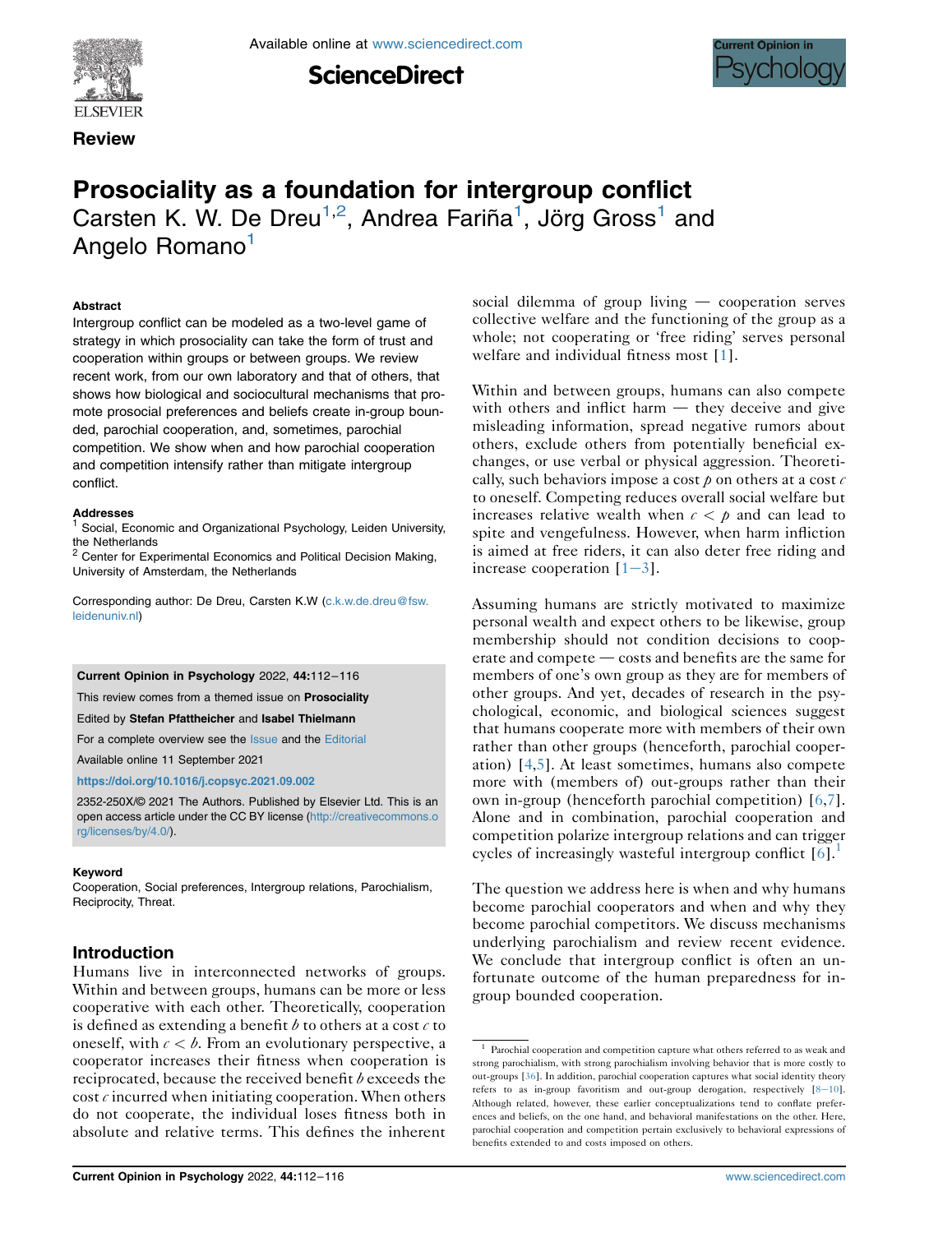# Mechanisms underlying parochial cooperation

## Mere membership and social identification

Social identity theory  $[8-10]$  $[8-10]$  $[8-10]$  proposes that humans heuristically classify themselves and others into distinct social categories on the basis of perceptual, attitudinal, or behavioral similarities [\[11](#page-3-6)[,12](#page-3-7)]. Because of a putatively inherent need for self-enhancement [[10\]](#page-3-8), people ascribe and emphasize  $-$  in thought and behavior  $\cdot$ positive features and characteristics to their own category (the 'in-group') and negative features and characteristics to other social categories (the 'out-group').

As stronger (need for) in-group identification associates with stronger in-group favoritism and out-group derogation [\[8\]](#page-3-5), it may be that mere social categorization suffices for parochial cooperation and competition to emerge [[11\]](#page-3-6). Recent work casts doubt on this possibility. First, experiments show that the effect of group membership is not explained by mere categorization processes or self-enhancement but rather by in-group bounded cooperation that emerges because humans expect reciprocity more from in-group members and because they anticipate future benefits from cooperation more with in-group members [[13](#page-3-9),[14](#page-3-10)]. Second, meta-analyses [\[15,](#page-3-11)[16](#page-3-12)] revealed that parochial cooperation emerges especially when participants are interdependent with in-group or out-group recipients (as in, e.g. trust games and public good provision games; [[1](#page-3-0)] and less so when such interdependence is lacking (as in e.g. dictator games  $[1]$  $[1]$  $[1]$ ) (also see  $[14 [14 [14-$ [23](#page-3-10)]. Finally, recent work suggests that group identification often does not predict the extent of parochial cooperation in social dilemmas [\[13](#page-3-9)[,17](#page-3-13),[18](#page-3-14)]. Identification follows from rather than causally triggers parochial cooperation and competition.

### Reputation and (in)direct reciprocity

An alternative mechanism for parochialism is suggested by group bounded reciprocity theory (GBRT) [[25](#page-4-1)]. Drawing on evolutionary game theory, it is assumed that humans need others to survive and prosper. To maintain and secure opportunities for potentially beneficial interactions, humans not only initiate and reciprocate cooperation with others but also adjust their cooperation when their reputation is at stake and prefer and select partners with a known reputation for being reliable, trustworthy, and cooperative. The need to build and maintain a positive reputation and engage in repeated interactions with familiar others creates social groups and group boundaries. Through such sorting mechanisms, people are likely to be less cooperative with unknown others, lone strangers, and members of distant out-groups alike  $[26-29]$  $[26-29]$  $[26-29]$ .

As per GBRT, what matters for parochial cooperation to emerge is an underlying interdependence structure and

ability to identify someone's reputation; familiarity cues that serve as the basis for social categorization in social identity theory are, as per GBRT, a consequence of repeated interactions among people. Once established they can serve as heuristic cues to quickly assess whether others belong to in-group cooperators and whether they are able to spread reputation information to potential future interaction partners [[6](#page-3-3)].

Experiments support GBRT. First, meta-analyses revealed stronger parochial cooperation when group members were mutually interdependent and had opportunities for (in)direct reciprocity [\[15,](#page-3-11)[16\]](#page-3-12). Second, parochial cooperation is seen more strongly when group members know that their choice (or group membership) is observed by and shared with other ingroup members [\[30](#page-4-3)[,31\]](#page-4-4). Third, people are equally likely to withhold cooperation from unknown strangers as from out-group members [\[4,](#page-3-1)[15\]](#page-3-11).

## Attachment and prosociality

Both social identity theory and GBRT imply that parochial cooperation is grounded in the individual's attachment to and reliance on others. If true, we would expect biological and sociocultural mechanisms that promote attachment to and reliance on others to produce parochial cooperation. There is good evidence for this possibility. At the biological level, both (long-term) attachment and (temporary) other concerns are increased with higher levels of oxytocin  $-$  a neuropeptide produced in the hypothalamus and functioning as both hormone and neurotransmitter [[32](#page-4-5)]. Participants given intranasal oxytocin (versus matching placebo) are more cooperative with familiar rather than unfamiliar others and display more parochial cooperation  $[33 - 35]$  $[33 - 35]$  $[33 - 35]$ .

At the sociocultural level, decades of research revealed how socialization processes and cultural exposure create persistent individual differences in prosociality [\[1,](#page-3-0)[36\]](#page-4-0). As prosocial individuals are more willing to establish and maintain cooperative relations, individuals with stronger prosocial traits are more likely to display parochial cooperation  $[13]$  $[13]$  $[13]$ ,  $[37-39]$  $[37-39]$  $[37-39]$ . At least sometimes, prosocial people prefer parochial cooperation more than universal cooperation that would benefit ingroup and out-group members alike [\[13,](#page-3-9)[39\]](#page-4-8) (for exceptions  $[40, 41]$  $[40, 41]$  $[40, 41]$  $[40, 41]$  $[40, 41]$ .

# Mechanisms underlying parochial competition

Whereas cooperative reputations and possibilities for (in)direct reciprocity explain parochial cooperation in humans, it remains open whether and why humans (also) engage in parochial competition. And yet they do. People compete more with members of more or less rivaling out-groups than with members of their in-group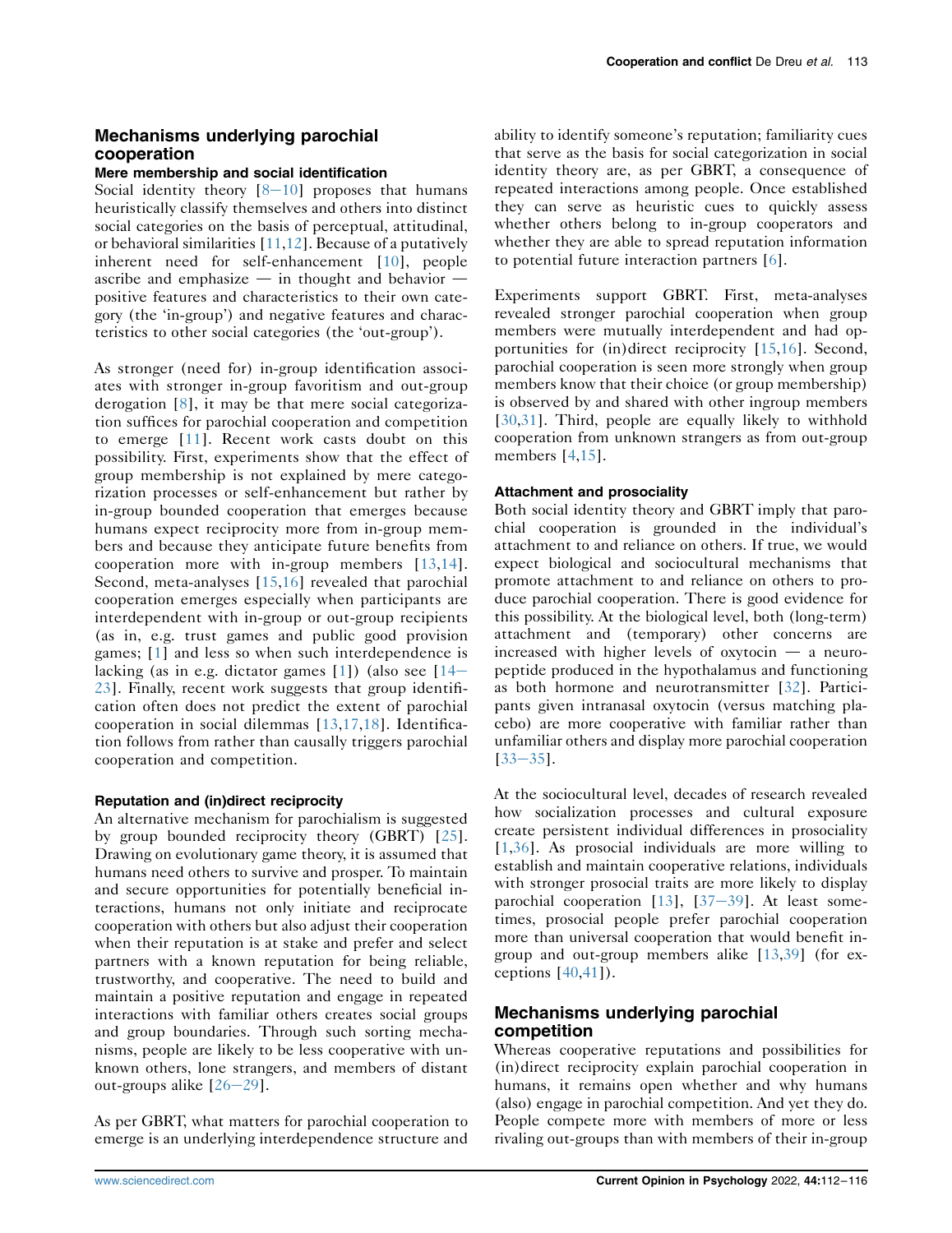[\[4](#page-3-1),[5](#page-3-2),[15,](#page-3-11)[16\]](#page-3-12). Indirect evidence also comes from experiments in which participants were organized in two three-person groups  $-$  an in-group and an out-group. In this Intergroup Prisoner's Dilemma-Maximizing Difference Game [[1](#page-3-0)[,6,](#page-3-3)[42\]](#page-4-11), each individual received an endowment from which they could contribute to an ingroup pool from which all members of the in-group would benefit. They could also contribute to a 'between-group pool' from which all in-group members would benefit likewise but from which all out-group members would incur a cost. Accordingly, in-group welfare is served equally by contributions to the ingroup and the between-group pool, and the only reason for people to invest in the between-group pool is to punish the out-group (viz. spite, out-group derogation, or competition). More than 20 independent experiments, performed in the United States, Europe, and the Middle East, have shown time and again that  $$  $across$  cultural contexts  $-$  humans contribute to the ingroup pool (i.e. parochial cooperation) yet also, albeit to a lesser and more variable degree, to the between-group pool (i.e. parochial competition) [[6](#page-3-3)[,39\]](#page-4-8).

### Status ranking

One possible reason for parochial competition is that it increases the individual's reputation for being a loyal group member who is willing to self-sacrifice for the protection and prosperity of the in-group. If true, we would expect more parochial competition when intergroup relations are competitive, and the out-group posits a threat to the in-group (also see Section [3.2](#page-2-0)), and less when intergroup relations are noncompetitive. Experiments support this possibility  $-$  individuals reward hawkish behavior toward out-groups [[43](#page-4-12)] and elect individuals who display parochial competition into leadership positions [\[42\]](#page-4-11).

Indirect support for the idea that within-group reputation and status conditions, parochial competition comes from recent studies showing that individuals with higher levels of the hormone testosterone display enhanced competition for territory and (aggressively) seek and protect status ranking [\[44\]](#page-4-13). A recent experiment using the Intergroup Prisoner's Dilemma-Maximizing Difference Game revealed, for example, that endogenous testosterone is associated with more contributions to the within-group pool (viz. parochial cooperation) and with more contributions to the between-group pool (viz. parochial competition) [\[45\]](#page-4-14). In another study, male soccer fans were confronted with (un)fair offers from either a fan of their own team (in-group) or a fan of the rivaling team (out-group). Higher levels of testosterone predicted soccer fans' generosity toward in-group members (*viz.* parochial cooperation) and the rejection of both fair and unfair offers from the antagonistic outgroup, revealing a tendency to punish the out-group at a personal cost (*viz*. parochial competition)  $[46]$  $[46]$ .

## <span id="page-2-0"></span>Out-group threat

Out-group threat moderates the degree to which people engage in parochial competition. Out-group threat can be defined as the belief that out-groups are willing to invest in parochial competition or have the opportunity to do so. Some studies showed more parochial competition when out-groups could hurt the in-group more rather than less, especially when participants were motivated to protect their in-group [\[47\]](#page-4-16). Mifune et al. [\[48\]](#page-4-17) showed that participants in small groups punished out-groups through pre-emptive strikes out of fear more than because of pure spite toward out-group members. Along similar lines, Ying et al. [[49](#page-4-18)] found that the subjective perception of out-group threat led people to more readily punish out-groups pre-emptively and concluded that out-group punishment was primarily defensive rather than offensive in nature. Finally, a number of studies revealed that out-group threat not only induces parochial competition but also, in parallel, increases parochial cooperation  $[39]$  $[39]$  $[39]$ ,  $[47-53]$  $[47-53]$  $[47-53]$ . Combined, these experiments suggest that parochial competition is motivated by the desire to protect the ingroup, oneself included [\[6,](#page-3-3)[20,](#page-3-15)[53\]](#page-4-19).

## Carrying-capacity stress

Sometimes parochialism manifests in-group members investing personal resources to overrule, subordinate, and exploit other groups. Such out-group attacks hurt out-group members (viz. parochial competition) and, when attacks are successful, benefit the in-group with additional 'spoils of war' (viz. parochial cooperation). Experiments using Intergroup Attacker-Defender Contests  $[18]$  $[18]$ ,  $[50-52]$  $[50-52]$  $[50-52]$  have shown repeatedly that individuals invest, at a personal cost, resources in joint group attacks on out-groups. These experiments also revealed such 'cooperation to aggress' tendencies to be particularly prominent when group members went through a ritualistic bonding before the contest [\[51\]](#page-4-21), when peer punishment could be used to reduce withingroup free riding [[50](#page-4-20)] and when within-group attachments were promoted with intranasal administration of oxytocin [[52](#page-4-22)].

Recent experiments showed that 'cooperating to aggress' becomes especially prominent when group members are exposed to environmental risk and resource scarcities situations in which the group's welfare is exogenously threatened (viz. carrying-capacity stress; [\[6](#page-3-3)]. In one set of intergroup contest experiments, environmental unpredictability was induced by making noninvested resources subject to risk of destruction (versus not). Environmental unpredictability increased feelings of stress and, at the same time, made out-group aggression more intense and successful. Because unpredictability did not increase in-group defense, aggressing out-groups was often successful when environmental risk was higher. Macrolevel changes that make the natural and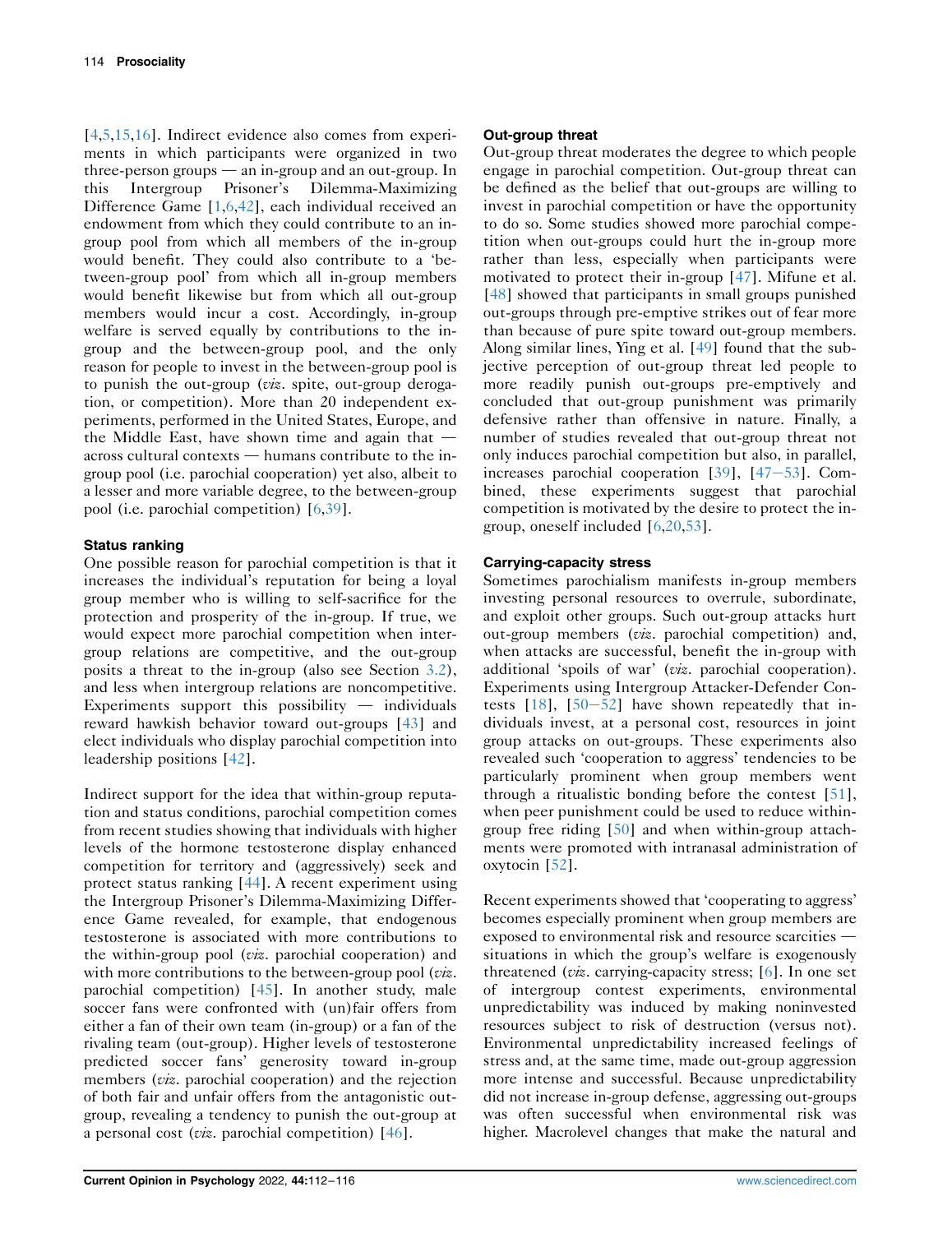economic environment more threatening to the in-group can be a root cause of parochial competition and, therefore, turn otherwise benign intergroup relations hostile [[54](#page-4-23)].

## Conclusions and future research

Biological and sociocultural factors that prepare for prosociality can lead humans to initiate and reciprocate cooperation with familiar others and members of their own in-group. Concerns over in-group cooperation, alongside the need to protect the in-group against outside danger, can lead humans to engage in parochial competition toward neighboring out-groups. Both parochial cooperation and parochial competition are, as such, possible instances of a deeply engrained and probably evolved willingness to serve the group on which humans depend. Both forms of parochialism also, and unfortunately, set out-groups apart from the ingroup and trigger group comparisons that can create feelings of deprivation, envy, and injustice.

The research discussed herein relied on settings in which individuals were paired together in groups. There is evidence too that group functioning, in general, and cooperation, in particular, benefit from allowing individuals to freely decide whom to interact with and whom to exclude from future interactions [[1,](#page-3-0)[26\]](#page-4-2). In addition, there is some evidence that individuals prefer to interact with people who, on previous occasions, displayed parochial cooperation and/or competition [\[42,](#page-4-11)[43](#page-4-12)]. Future research could examine the hypothesis that during partner selection reputations for parochialism drive the creation of groups that are inherently parochial when cooperating, and, when needed, competing against strangers and members of more or less rivaling out-groups.

#### Conflict of interest statement

Nothing declared.

#### **Acknowledgements**

This project has received funding from the European Research Council (ERC) under the European Union's Horizon 2020 research and innovation program (AdG agreement n° 785635) and the Spinoza Award from the Netherlands Science Foundation (NWO SPI-57-242). C.K.W. De Dreu drafted the article and incorporated coauthor revisions.

#### References

Papers of particular interest, published within the period of review, have been highlighted as:

- of special interest
- \*\* of outstanding interest
- <span id="page-3-0"></span>1. Van Dijk E, De Dreu CKW: [Experimental games and social](http://refhub.elsevier.com/S2352-250X(21)00171-8/sref1) decision-making. [Annu Rev Psychol](http://refhub.elsevier.com/S2352-250X(21)00171-8/sref1) 2021, 72:415-438.
- 2. [De Dreu CKW, Giacomantonio M, Giffin MR, Vechiatto G:](http://refhub.elsevier.com/S2352-250X(21)00171-8/sref2) Psy[chological constraints on aggressive predation in economic](http://refhub.elsevier.com/S2352-250X(21)00171-8/sref2)<br>contests. [J Exp Psychol Gen](http://refhub.elsevier.com/S2352-250X(21)00171-8/sref2) 2019, 148:1767-1781.
- 3. Fehr E, Schurtenberger I: [Normative foundations of human](http://refhub.elsevier.com/S2352-250X(21)00171-8/sref3) cooperation. [Nat Hum Behav](http://refhub.elsevier.com/S2352-250X(21)00171-8/sref3) 2018, 2:458–468.
- <span id="page-3-1"></span>4. [Romano A, Balliet D, Yamagishi T, Liu JH:](http://refhub.elsevier.com/S2352-250X(21)00171-8/sref4) **Parochial trust and [cooperation across 17 societies](http://refhub.elsevier.com/S2352-250X(21)00171-8/sref4)**. *Proc Nat Acad Sci 2017*, 114: 12702–[12707.](http://refhub.elsevier.com/S2352-250X(21)00171-8/sref4)
- <span id="page-3-2"></span>5. [Fiedler S, Hellmann DM, Dorrough AR, Glockner A:](http://refhub.elsevier.com/S2352-250X(21)00171-8/sref5) Cross-na[tional in-group favoritism in prosocial behavior. Evidence](http://refhub.elsevier.com/S2352-250X(21)00171-8/sref5) [from Latin and North America](http://refhub.elsevier.com/S2352-250X(21)00171-8/sref5). Judg Dec Mak 2018, 13:42–60.
- <span id="page-3-3"></span>6. [De Dreu CKW, Gross J, Farina A, Ma Y:](http://refhub.elsevier.com/S2352-250X(21)00171-8/sref6) Group cooperation, [carrying-capacity stress, and intergroup conflict](http://refhub.elsevier.com/S2352-250X(21)00171-8/sref6). Trends [Cognit Sci](http://refhub.elsevier.com/S2352-250X(21)00171-8/sref6) 2020, 24:760–776.
- <span id="page-3-4"></span>7. Dos Santos M, Knoch D: Explaining the evolution of parochial punishment in humans. Evol Hum Behav 2020, Advance online publication. <https://doi.org/10.1016/j.evolhumbehav.2020.10.002>.
- <span id="page-3-5"></span>8. [Hogg MA, Abrams D, Brewer MB:](http://refhub.elsevier.com/S2352-250X(21)00171-8/sref8) Social identity: the role of self [in group processes and intergroup relations](http://refhub.elsevier.com/S2352-250X(21)00171-8/sref8). Group Process [Intergr Relat](http://refhub.elsevier.com/S2352-250X(21)00171-8/sref8) 2017, 20:570–581.
- 9. Spears R: [Social influence and group identity](http://refhub.elsevier.com/S2352-250X(21)00171-8/sref9). Annu Rev [Psychol](http://refhub.elsevier.com/S2352-250X(21)00171-8/sref9) 2021, 72:367–390.
- <span id="page-3-8"></span>10. Tajfel H, Turner J: [The social identity of intergroup behavior](http://refhub.elsevier.com/S2352-250X(21)00171-8/sref10). In [Psychology and Intergroup Relations](http://refhub.elsevier.com/S2352-250X(21)00171-8/sref10). Edited by Worchel S, [Chicago: Nelson-Hall; 1979](http://refhub.elsevier.com/S2352-250X(21)00171-8/sref10).
- <span id="page-3-6"></span>11. Dunham Y: [Mere membership](http://refhub.elsevier.com/S2352-250X(21)00171-8/sref11). Trends Cognit Sci 2018, 22: 780–[793.](http://refhub.elsevier.com/S2352-250X(21)00171-8/sref11)
- <span id="page-3-7"></span>12. [Liberman Z, Woodward AL, Kinzler KD:](http://refhub.elsevier.com/S2352-250X(21)00171-8/sref12) The origins of social categorization. [Trends Cognit Sci](http://refhub.elsevier.com/S2352-250X(21)00171-8/sref12) 2017, 21:556–568.
- <span id="page-3-9"></span>13. [Aaldering H, Ten Velden FS, Van Kleef GA, De Dreu CKW:](http://refhub.elsevier.com/S2352-250X(21)00171-8/sref13) Pa[rochial cooperation in nested intergroup dilemmas is](http://refhub.elsevier.com/S2352-250X(21)00171-8/sref13) [reduced when it harms out-groups](http://refhub.elsevier.com/S2352-250X(21)00171-8/sref13). J Pers Soc Psychol 2018, 114[:909](http://refhub.elsevier.com/S2352-250X(21)00171-8/sref13)–923.
- <span id="page-3-10"></span>14. [Misch A, Paulus M, Dunham Y:](http://refhub.elsevier.com/S2352-250X(21)00171-8/sref14) Anticipation of future cooper-<br>\*\* ation eliminates minimal ingroup bias in children and adults [ation eliminates minimal ingroup bias in children and adults](http://refhub.elsevier.com/S2352-250X(21)00171-8/sref14). J Exp Psychol Gen [2021 \(early access\)](http://refhub.elsevier.com/S2352-250X(21)00171-8/sref14).

Based on the assumption that minimal group allocation elicits the anticipation of future within-group cooperation, which in turn elicits ingroup preference, we investigate whether changing participants' anticipation from within-group cooperation to between-group cooperation reduces their ingroup bias. In children and adults from the United States and Germany, results show that that changing participants' anticipation of who they will cooperate with from in-group to outgroup members reduced in-group bias in minimal groups but not in noncoalitional groups. Minimal group membership is coded as a marker for future collaboration, and manipulating this expectation can eliminate in-group bias.

<span id="page-3-11"></span>15 . [Balliet D, Wu Y, De Dreu CKW:](http://refhub.elsevier.com/S2352-250X(21)00171-8/sref15) In-group favoritism and coop-\* [eration: a meta-analysis](http://refhub.elsevier.com/S2352-250X(21)00171-8/sref15). Psychol Bull 2014, 140:1556–1581. This paper provides a quantitative analysis of twenty years of research, mainly using experimental games like dictator, trust games and public good provision games on cooperation with partners denoted as ingroup versus out-group (versus stranger). The review contrasts predictions derived from social identity theory and bounded reciprocity theory and concludes the evidence favors the latter and is difficult to reconcile with core propositions in social identity theory.

- <span id="page-3-12"></span>16. Lane T: [Discrimination in the laboratory: a meta-analysis of](http://refhub.elsevier.com/S2352-250X(21)00171-8/sref16) [economics experiments](http://refhub.elsevier.com/S2352-250X(21)00171-8/sref16). Eur Econ Rev 2016, 90:375–402.
- <span id="page-3-13"></span>17. Romano A, Balliet D, Wu J: [Unbounded indirect reciprocity: is](http://refhub.elsevier.com/S2352-250X(21)00171-8/sref17) [reputation-based cooperation bounded by group member-](http://refhub.elsevier.com/S2352-250X(21)00171-8/sref17)ship? [J Exp Soc Psychol](http://refhub.elsevier.com/S2352-250X(21)00171-8/sref17) 2017, **71**:59-67.
- <span id="page-3-14"></span>18. Rabbie JM, Schot JC, Visser L: [Social identity theory: a concep](http://refhub.elsevier.com/S2352-250X(21)00171-8/sref18)[tual and empirical critique from the perspective of a behavioral](http://refhub.elsevier.com/S2352-250X(21)00171-8/sref18) [interaction-model](http://refhub.elsevier.com/S2352-250X(21)00171-8/sref18). Eur J Soc Psychol 1989, 19:171-202.
- 19. Böhm R, Fleiss J, Rybnicek R: [On the stability of social pref-](http://refhub.elsevier.com/S2352-250X(21)00171-8/sref19)[erences in inter-group conflict: a lab-in-the-field panel study](http://refhub.elsevier.com/S2352-250X(21)00171-8/sref19). J Confl Res [2021 \(early access\)](http://refhub.elsevier.com/S2352-250X(21)00171-8/sref19).
- <span id="page-3-15"></span>20. De Dreu CKW, Gross J: [Revisiting the form and function of](http://refhub.elsevier.com/S2352-250X(21)00171-8/sref20) [conflict: neurobiological, psychological and cultural mecha](http://refhub.elsevier.com/S2352-250X(21)00171-8/sref20)[nisms for attack and defense within and between groups](http://refhub.elsevier.com/S2352-250X(21)00171-8/sref20). [Behav Brain Sci](http://refhub.elsevier.com/S2352-250X(21)00171-8/sref20) 2019, 42:1–44.
- 21. Froehlich L, Dorrough AR, Glockner A: Similarity predicts cross-national social preferences. Soc Psychol Pers Science 2021, Advance online publication. [https://doi.org/10.1177/](https://doi.org/10.1177/1948550620982704) [1948550620982704](https://doi.org/10.1177/1948550620982704).